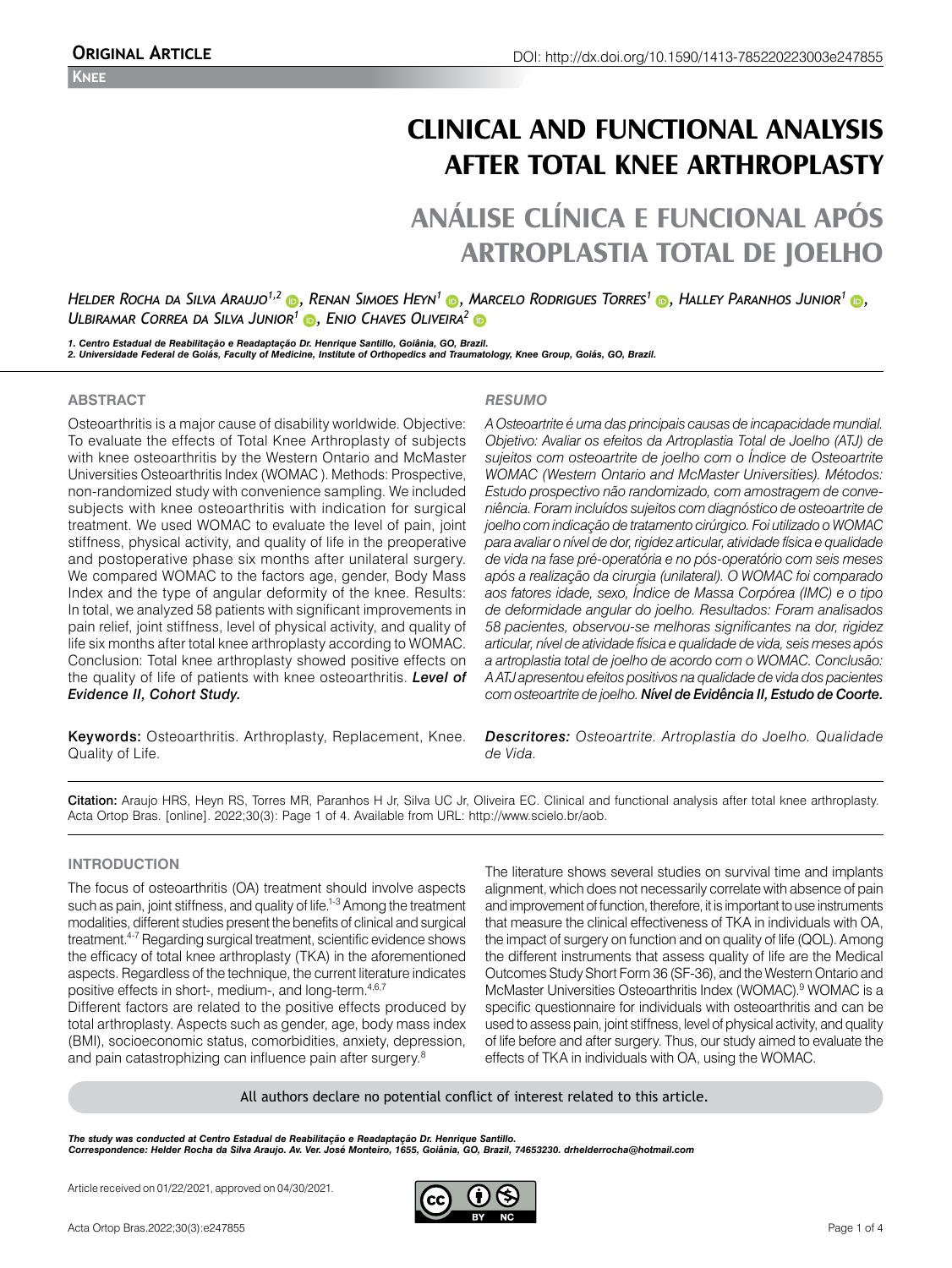#### **MATERIAL AND METHODS**

This prospective non-randomized study with convenience sampling, conducted from April 2017 to December 2017, was approved by the Research Ethics Committee of the Institution (CEP 2.854.059). All selected individuals agreed to participate in the study. Individuals with gonarthritis referred to surgical treatment were included, as illustrated in Figure 1. The individuals were evaluated in the pre- and postoperative phase (six months) after TKA procedure with Rotaflex® prosthesis (Víncula, Brazil). Clinical evaluation was performed using the WOMAC Osteoarthritis Index. WOMAC Osteoarthritis Index was compared with age, gender, BMI, and type of knee deformity. Individuals of all genders, aged between 55 and 80 years, were included in the study. Individuals with secondary gonarthritis to rheumatoid arthritis, fracture sequelae, or infection were excluded.

#### **Statistical analysis**

Data were analyzed using the Statistical Package for Social Sciences (SPSS) software, version 23.0. The Shapiro-Wilk test was used to verify data normality. In the inferential analysis, paired Student's t-test (parametric data) or Wilcoxon (nonparametric data) were performed to compare pain, joint stiffness, level of physical activity, and QOL before and after TKA. Student t-tests for independent samples (parametric data) or Mann-Whitney U (nonparametric data) were used to compare pain, joint stiffness, level of physical activity, and general QOL before and after TKA in the subgroups gender (women  $\times$  men), age (< 65 years  $\times \ge 65$  years), BMI and kind of deformity (valgus  $\times$  varus). A 95% confidence interval and a P < 0.05 significance level were established.

#### **RESULTS**

In total, 58 individuals participated in the study, 42 (72.4%) women and 16 (27.6%) men. Out of the total, 43 (74.1%) had varus deformity and 15 (25.9%) valgus deformity. Table 1 shows the general



characteristics of the sample. Regarding age, the sample was composed of older adults (66.89 years  $\pm$  6.34), presenting:

Table 2 shows the comparison of QOL before and after TKA. Note that, all domains showed improvements  $(P < 0.05)$ .

Table 3 shows the comparison of QOL—before and after TKA in the gender subgroup (women  $\times$  men). Notably, all gender showed improvement in all evaluated domains ( $P < 0.05$ ). No differences were found between genders.

Table 4 shows the comparison of QOL before and after TKA in the age subgroup (older than 65 years  $\times$  younger than 65 years). Both subgroups presented positive outcomes regarding pain relief, joint stiffness, physical activity, and QOL (P < 0.05) after surgical treatment. The results showed differences between participants younger or older than 65 years in the domain of physical activity and QOL before TKA, with those older than 65 years showing better results ( $P < 0.05$ ). We found no differences in pain intensity, joint stiffness, physical activity, and QOL after surgery. Table 5 shows the comparison of QOL before and after TKA, in the BMI subgroup (< 30 kg/m<sup>2</sup>  $\times \geq 30$  kg/m<sup>2</sup>). Both subgroups presented improvements in all WOMAC domains  $(P < 0.05)$ .

We found differences between participants with BMI  $<$  or  $>$  30 kg/ m<sup>2</sup> in the domains pain intensity, joint stiffness, physical activity,

| <b>Table 1.</b> General characteristics $(N = 58)$ . |               |  |  |
|------------------------------------------------------|---------------|--|--|
| <b>Characteristic</b>                                | Mean (SD)     |  |  |
| Age (years)                                          | 66.89 (6.34)  |  |  |
| Weight (kg)                                          | 80.79 (16.52) |  |  |
| Height (m)                                           | 1.63(0.09)    |  |  |
| $BMl$ (kg/m)                                         | 30.02(5.14)   |  |  |

SD: standard deviation.

| <b>Table 2.</b> Quality of life before and after total knee arthroplasty evaluated |
|------------------------------------------------------------------------------------|
| by WOMAC $(N = 58)$ .                                                              |

|                   |                            | Arthroplasty       | <b>Difference</b><br>(95% CI) | P*      |
|-------------------|----------------------------|--------------------|-------------------------------|---------|
| <b>WOMAC</b>      | <b>Before</b><br>Mean (SD) | After<br>Mean (SD) |                               |         |
| Pain              | 12.72 (4.25)               | 4.93(3.51)         | $-7.78(6.07 - 9.48)$          | < 0.001 |
| Joint stiffness   | 4.78(2.1)                  | 1.76(1.93)         | $-3.02(2.23 - 3.8)$           | < 0.001 |
| Physical activity | 45.02 (12.16)              | 17.54 (10.95)      | $-27.47(23.03 - 32.92)$       | < 0.001 |
| Overall score     | 62.52 (17.02)              | 24.24 (14.66)      | $-38.28(32.06 - 44.50)$       | < 0.001 |

WOMAC: Western Ontario and McMaster Universities.

\*Student's t-test

| <b>Table 3.</b> Quality of life before and after total knee arthroplasty evaluated |
|------------------------------------------------------------------------------------|
| by WOMAC regarding gender $(N = 58)$ .                                             |

|                          | Gender                     |                            | <b>Difference</b>          |       |
|--------------------------|----------------------------|----------------------------|----------------------------|-------|
| <b>WOMAC</b>             | Women<br>Mean (SD)         | Men<br>Mean (SD)           | (95% CI)                   | P     |
| Pain (0-2)               |                            |                            |                            |       |
| Before                   | 12.74 (4.64) <sup>a</sup>  | 11.81 (4.67) <sup>c</sup>  | $0.93 (-1.81 - 3.66)$      | 0.501 |
| After                    | 5.23 $(3.4)^a$             | $4.33(3.79)$ <sup>c</sup>  | $0.89(-1.34 - 3.13)$       | 0.426 |
| Joint stiffness (0-8)    |                            |                            |                            |       |
| Before                   | 4.95 $(2.26)^b$            | 4.19 $(2.1)^d$             | $0.76 (-0.54 - 2.07)$      | 0.181 |
| After                    | $1.97(2.07)^b$             | $1.33(1.58)^d$             | $0.63 (-0.59 - 1.85)$      | 0.321 |
| Physical activity (0-68) |                            |                            |                            |       |
| Before                   | 43.14 (14.66) <sup>a</sup> | 43.75 (12.62) <sup>c</sup> | $-0.61$ ( $-8.93 - 7.71$ ) | 0.884 |
| After                    | 18.81 (9.73) <sup>a</sup>  | 14.93 (13.1) <sup>c</sup>  | $3.87 (-3.04 - 10.79)$     | 0.103 |
| Overall score (0-96)     |                            |                            |                            |       |
| Before                   | 60.83 (20.27) <sup>a</sup> | 59.75 (17.99) <sup>c</sup> | $1.08 (-10.5 - 12.67)$     | 0.852 |
| After                    | $26(13)^a$                 | 20.6 (17.54) <sup>c</sup>  | $5.4 (-5.17 - 15.97)$      | 0.096 |

Figure 1. Total knee arthroplasty.<br>
(P < 0.05); d: Wilcoxon test (P < 0.05); b: Wilcoxon test (P < 0.05); c: paired Student's t-test (P < 0.05); d: Wilcoxon test (P < 0.05); c: paired Student's t-test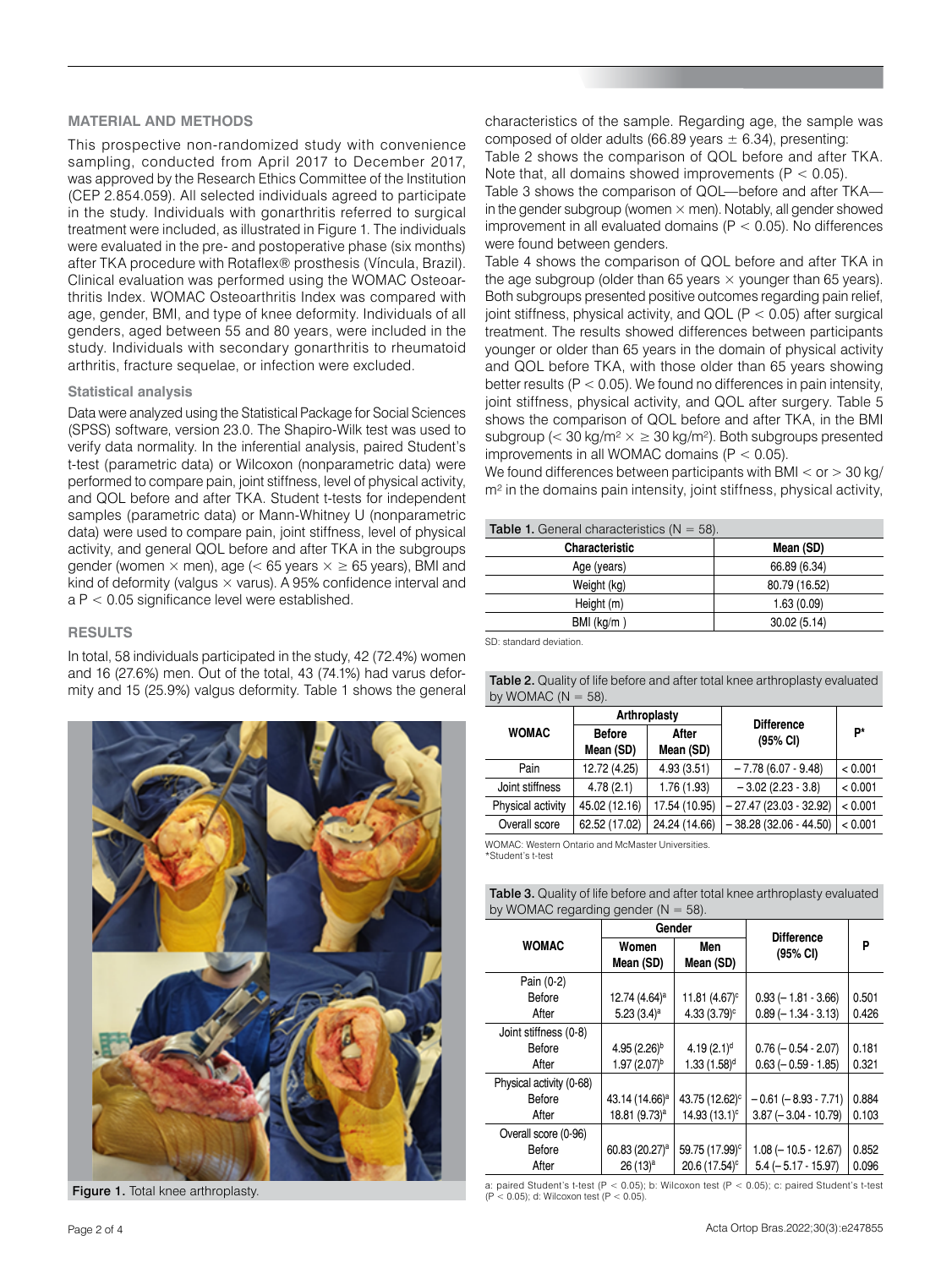and general QOL before TKA, and subjects with BMI < 30 kg/  $m<sup>2</sup>$  showed the best results (P < 0.05). The results showed no differences in these parameters after TKA. Table 6 shows the comparison of QOL before and after surgery regarding deformity. Both groups improved their overall WOMAC score( $P < 0.05$ ). We found no differences between the subjects with varus and valgus in the domains pain intensity, joint stiffness, physical activity, and QOL before and after TKA.

### **DISCUSSION**

We observed positive effects of TKA on pain relief, joint stiffness, physical activity level, and QOL of individuals with gonarthritis after six months. Regarding the positive effects, our results corroborate three systematic meta-analysis reviews aimed to show the best scientific evidence related to the effects of this surgery.<sup>4,6,7</sup>

Shan et al. $6$  and Zhou et al. $7$  found a significant clinical effect of TKA at medium- and long-term on pain relief, joint stiffness, level of physical activity, and QOL. Also, regarding positive effects, the results of this study corroborate several randomized controlled10-12 and uncontrolled trials13,14 that evaluated these outcomes at different moments.

Gooch et al.10 and Tasker et al.12 showed the medium-term effects of TKA on different aspects. The former compared the effects

Table 4. Quality of life before and after total knee arthroplasty evaluated by WOMAC regarding age  $(N = 58)$ .

|                          | Age (years)                |                            | <b>Difference</b>          |           |
|--------------------------|----------------------------|----------------------------|----------------------------|-----------|
| <b>WOMAC</b>             | $\leq 65$<br>Mean (SD)     | > 65<br>Mean (SD)          | (95% CI)                   | P         |
| Pain (0-2)               |                            |                            |                            |           |
| Before                   | $13.76(3.3)^a$             | 12.1 $(4.66)^c$            | $1.66 (-0.93 - 4.25)$      | 0.204     |
| After                    | $5(3.14)^a$                | 4.9 $(3.77)^c$             | $0.1 (-2.08 - 2.29)$       | 0.921     |
| Joint stiffness (0-8)    |                            |                            |                            |           |
| Before                   | $5.29(1.4)^{b}$            | 4.48 $(2.4)^d$             | $0.81 (-0.47 - 2.1)$       | 0.155     |
| After                    | $1.41(1.41)^{b}$           | $1.97(2.17)$ <sup>d</sup>  | $-0.55$ ( $-1.74 - 0.63$ ) | 0.354     |
| Physical activity (0-68) |                            |                            |                            |           |
| Before                   | 50.59 (9.79) <sup>a</sup>  | 41.76 (12.38) <sup>c</sup> | $8.83(1.74 - 15.91)$       | $0.016^e$ |
| After                    | 19.35 (8.37) <sup>a</sup>  | 16.48 (12.22) <sup>c</sup> | $2.87$ ( $-3.89 - 9.63$ )  | 0.397     |
| Overall score            |                            |                            |                            |           |
| Before                   | 69.65 (13.41) <sup>a</sup> | 58.34 (17.72) <sup>c</sup> | 11.30 (1.27 - 21.33)       | 0.028e    |
| After                    | 25.76 (11.37) <sup>a</sup> | 23.34 (16.41) <sup>c</sup> | $2.42 (-6.68 - 11.52)$     | 0.595     |

a: paired Student's t-test (P < 0.05); b: Wilcoxon test (P < 0.05); c: paired Student's t-test (P < 0.05); d: Wilcoxon test  $(P < 0.05)$ ; e: Student's t test  $(P < 0.05)$ .

| <b>Table 5.</b> Quality of life before and after total knee arthroplasty evaluated |
|------------------------------------------------------------------------------------|
| by WOMAC regarding body mass index ( $N = 58$ ).                                   |

|                          | <b>BMI</b>                 |                            | <b>Difference</b>           |       |
|--------------------------|----------------------------|----------------------------|-----------------------------|-------|
| <b>WOMAC</b>             | $<$ 30<br>Mean (SD)        | $\geq 30$<br>Mean (SD)     | $(95% \text{ Cl})$          | P     |
| Pain (0-2)               |                            |                            |                             |       |
| Before                   | 11.17 (4.92) <sup>a</sup>  | 14.25 (3.32) <sup>c</sup>  | $-3.08$ ( $-5.52 - 0.64$ )  | 0.014 |
| After                    | 4.35 $(3.24)^a$            | $5.52(3.75)$ °             | $-1.17(-3.25-0.91)$         | 0.262 |
| Joint stiffness (0-8)    |                            |                            |                             |       |
| Before                   | 4.17 $(2.2)^{b}$           | $5.42(1.95)^d$             | $-1.25$ ( $-2.45 - 0.41$ )  | 0.043 |
| After                    | $1.3(1.39)^{b}$            | $2.22$ (2.29) <sup>d</sup> | $-0.92$ ( $-2.04 - 0.21$ )  | 0.2   |
| Physical activity (0-68) |                            |                            |                             |       |
| Before                   | 38.04 (12.01) <sup>a</sup> | 51.71 (10.26) <sup>c</sup> | $-13.67$ (-20.16- $-7.17$ ) | 0.001 |
| After                    | 14.78 (9.41) <sup>a</sup>  | 20.3 (11.86) <sup>c</sup>  | $-5.52$ ( $-11.88 - 0.84$ ) | 0.087 |
| Overall score (0-96)     |                            |                            |                             |       |
| Before                   | 53.38 $(17.2)^a$           | 71.38 (14.69) <sup>c</sup> | $-18 (-27.29 - 8.7)$        | 0.001 |
| After                    | 20.43 (12.43) <sup>a</sup> | 28.04 (15.97) <sup>c</sup> | $-7.6$ ( $-16.11 - 0.89$ )  | 0.078 |

a: paired Student's t-test (P < 0.05); b: Wilcoxon test (P < 0.05); c: paired Student's t-test (P < 0.05); d: Wilcoxon test (P < 0.05); e: Student's t-test, Mann-Whitney U test (P < 0.05).

|                          | <b>Deformity</b>           |                            |                               |       |
|--------------------------|----------------------------|----------------------------|-------------------------------|-------|
| <b>WOMAC</b>             | <b>Varus</b><br>Mean (SD)  | Valgus<br>Mean (SD)        | <b>Difference</b><br>(95% CI) | P     |
| Pain (0-2)               |                            |                            |                               |       |
| Before                   | 12.28 (4.46) <sup>a</sup>  | 13.64 (4.87) <sup>c</sup>  | $-1.36(-4.18-1.45)$           | 0.336 |
| After                    | 4.89 $(3.24)^a$            | $5.1(4.55)^c$              | $-0.21$ ( $-2.77 - 2.35$ )    | 0.869 |
| Joint stiffness (0-8)    |                            |                            |                               |       |
| Before                   | 4.81 $(2.2)^{b}$           | 4.71 (2.33) <sup>d</sup>   | $0.1$ (-1.28 - 1.47)          | 0.91  |
| After                    | $1.67(1.78)^{b}$           | $2.1 (2.47)^d$             | $-0.43$ ( $-1.83 - 0.97$ )    | 0.826 |
| Physical activity (0-68) |                            |                            |                               |       |
| Before                   | 44.56 (13.61) <sup>a</sup> | 41.43 (14.02) <sup>c</sup> | $3.13 (-5.32 - 11.58)$        | 0.473 |
| After                    | 18.47 (10.84) <sup>a</sup> | 14.2 (11.24) <sup>c</sup>  | $4.27 (-3.59 - 12.14)$        | 0.28  |
| Overall score (0-96)     |                            |                            |                               |       |
| Before                   | 61.65 (18.94) <sup>a</sup> | 59.79 (19.96) <sup>c</sup> | $1.86 (-9.96 - 13.69)$        | 0.761 |
| After                    | 25.03 (14.09) <sup>a</sup> | 21.4 (17.06) <sup>c</sup>  | $3.63$ (-7 - 14.25)           | 0.495 |

a: paired Student's t-test (P < 0.05); b: Wilcoxon test (P < 0.05); c: paired Student's t-test (P < 0.05); d: Wilcoxon test (P < 0.05).

of surgery performed with standard care versus specific care, whereas the latter study compared the effects of conventional versus minimally invasive arthroplasty, both found positive effects of TKA regardless of the method.

Regarding the correlations in the different subgroups of the study, the results showed that TKA benefited subjects regardless of gender, age, BMI, or deformity. No differences were found among subgroups. Different studies reviewed if aspects such as gender, 8,15 age,<sup>8</sup> BMI,<sup>16,17</sup> and type of deformity are related to better functioning after the surgery.

O'Connor's study18 shows the absence of gender differences regarding surgery satisfaction, corroborating the results of our study.8 Regarding functioning, the systematic review with meta-analysis by Kuperman et al.19 indicated no differences in pain and functioning after TKA between young and older individuals, corroborating our results. Among the different characteristics of the individuals, BMI is the most studied factor in the literature. Our results showed that non-obese and obese people benefit from TKA and we found no functional differences after surgery. Different studies show that non-obese subjects have better functioning after TKA, however this difference is small and no differences occur in most studies regarding gains after surgery between these populations.<sup>16,17</sup>

We suggest that future studies evaluate the effect of TKA on other variables such as patient satisfaction and central sensitization, employing a larger sample size. The studies by Kuperman et al.,<sup>19</sup> Boyce et al.,<sup>16</sup> and Kerkhoffs et al.<sup>17</sup> indicate that postoperative pain is one of the main factors for patient dissatisfaction and that central sensitization is a risk factor for dissatisfaction and persistent pain. Thus, we also suggest future studies with longer follow-up time to verify whether such similarities in functioning will be maintained over time. Future studies should also compare other treatment modalities, and even non-surgical approaches to analyze if TKA is the best intervention.

## **CONCLUSION**

TKA shows positive effects on pain relief, joint stiffness, level of physical activity, and general QOL in individuals with gonarthritis. Individuals' quality of life improved regardless of gender, age, obesity, or knee deformity.

#### **ACKNOWLEDGMENTS**

We thank Víncula for all technical and scientific support, especially the Scientific Medical Supervisor Valéria Romero, MSc., PhD.